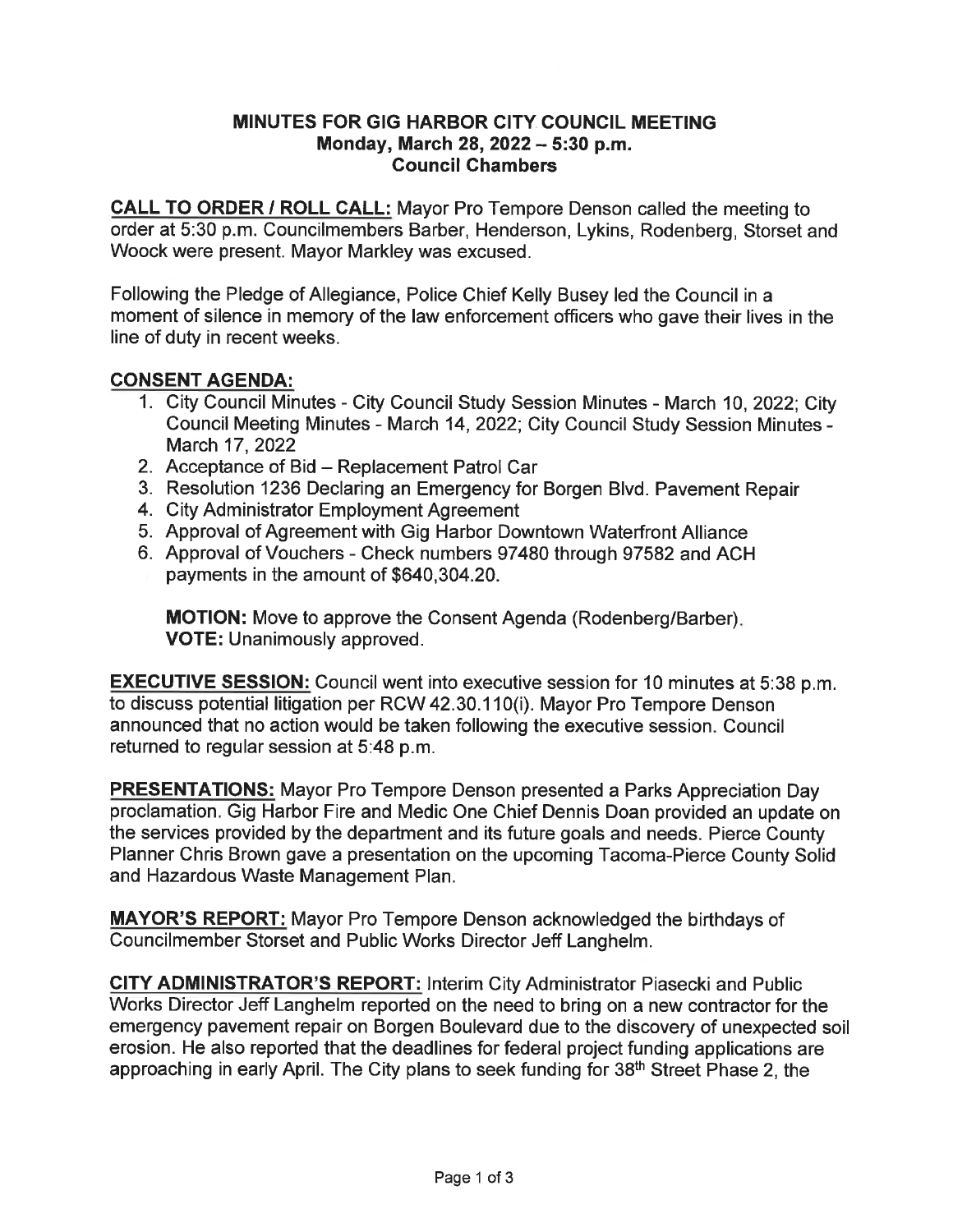Commercial Fishermen's Homeport and the Sports Complex. Mr. Piasecki also reminded Council and attendees of the rules of decorum for public comment.

**PUBLIC COMMENT ON NON-AGENDA ITEMS:** Bill Sehmel commented on the potential to expand PenMet Parks to include the City of Gig Harbor.

## **NEW BUSINESS:**

**1. Professional Services Contract for Gig Harbor Sports Complex Phase 1B Design, Permitting, and Bid Support - Public Works Director Jeff Langhelm** presented the contract to begin the design and permitting process for Phase 1B of the Sports Complex.

Public Comment: Georgina Armstrong commented on the need for an environmental impact statement for the project.

**MOTION:** Move to authorize the Mayor to execute a Professional Services Contract with BCRA in an amount not to exceed \$599,451.00 (Storset/Rodenberg). **VOTE:** Motion passed 5-2 with Councilmembers Denson and Henderson opposed.

**2. Public Hearing: First Reading and Adoption of Ordinance 1483 Renewing Interim Zoning Controls Related to Transitional Housing, Permanent Supportive Housing, Emergency Shelters and Emergency Housing** - Community Development Director Katrina Knutson introduced the ordinance which will extend the interim zoning controls for another 6 months. A permanent ordinance is expected to be brought to Council in the next month.

> **MOTION:** Move to approve Ordinance 1483 (Barber/Lykins). **VOTE:** Unanimously approved.

**3. Public Hearing: First Reading and Adoption of Ordinance 1484 Renewing the Moratorium on Acceptance of New Lodging, Level 1 Applications** - Community Development Director Katrina Knutson introduced the ordinance which will extend the moratorium for another 6 months. A permanent ordinance is expected to be brought to Council in less than three months.

> **MOTION:** Move to approve Ordinance 1484 (Woock/Barber). **VOTE:** Unanimously approved.

**MOTION:** Move to direct the Mayor to prepare an ordinance for first reading by June 13 (Lykins/Barber). **VOTE:** Motion failed Councilmembers Denson, Rodenberg, Storset, and Woock opposed.